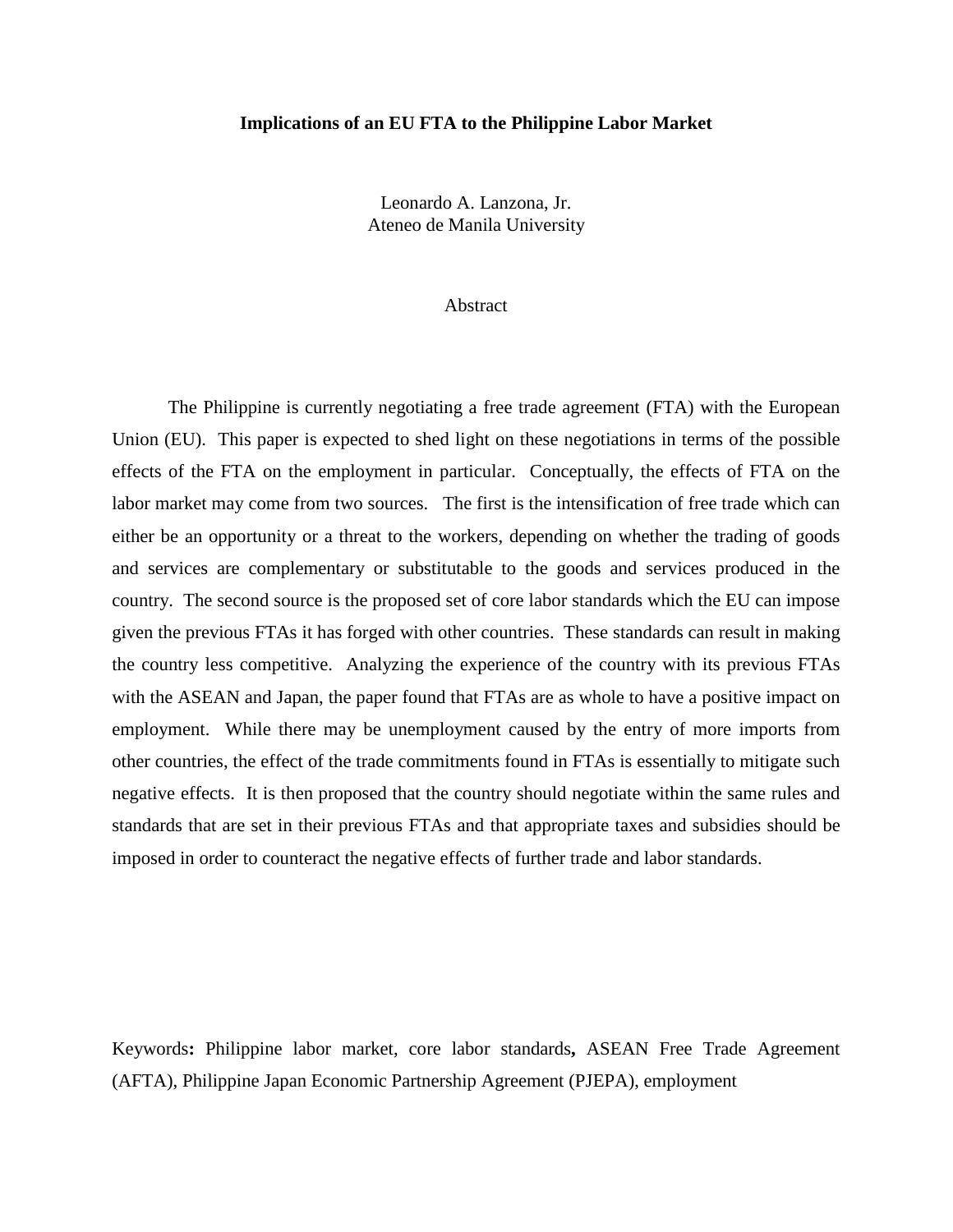# **Implications of an EU FTA to the Philippine Labor Market**

Leonardo A. Lanzona, Jr.

# **Introduction**

The Philippines is preparing to engage with the European Union to iron out a bilateral free trade agreement (FTA). One of the contentious issues concerning the FTA is the set of standards or rules that countries often engaged in. Since the 1990's, the demand for a minimum social foundation for the development of trade - one that guarantees certain safeguards against social dumping – has resulted in the signing of an increasing number of FTAs which incorporate a labor dimension, either in the agreement itself or in a parallel agreement. Not only do such labor clauses list minimum commitments for the protection of human rights at work and refer to specific international labor standards adopted by the ILO, but they also provide for conflict resolution systems as well as funds and parallel labor cooperation/consultation. Indeed, a growing number of bilateral free trade agreements – particularly those signed by Canada, the United States and the European Union – contain social and labor provisions along those lines.

The EU FTAs in particular is committed to ensuring that the jobs created by open trade reflect minimum international standards of decent and dignified work and help foster long-term sustainable development and competitiveness (OECD, 2000). The EU's own experience shows that high labor standards that promote quality working conditions support economic development and increase competitiveness. The EU is firmly committed to promoting core labor standards and decent work for all in its trade policy, and routinely includes cooperation initiatives and incentives to better working conditions in the trade agreements it negotiates.

The impact of the EU FTA on the labor market is two-fold. The first is through the change in economic structure resulting from the unification of markets with the partner countries and the second from the expected demand for harmonization of social standards with these countries. One reason for the insistence of core labor standards such as non-discrimination in employment, worker rights and equal opportunities for men and women is because these are guaranteed by EU law. Freedom of association and collective bargaining are enshrined in the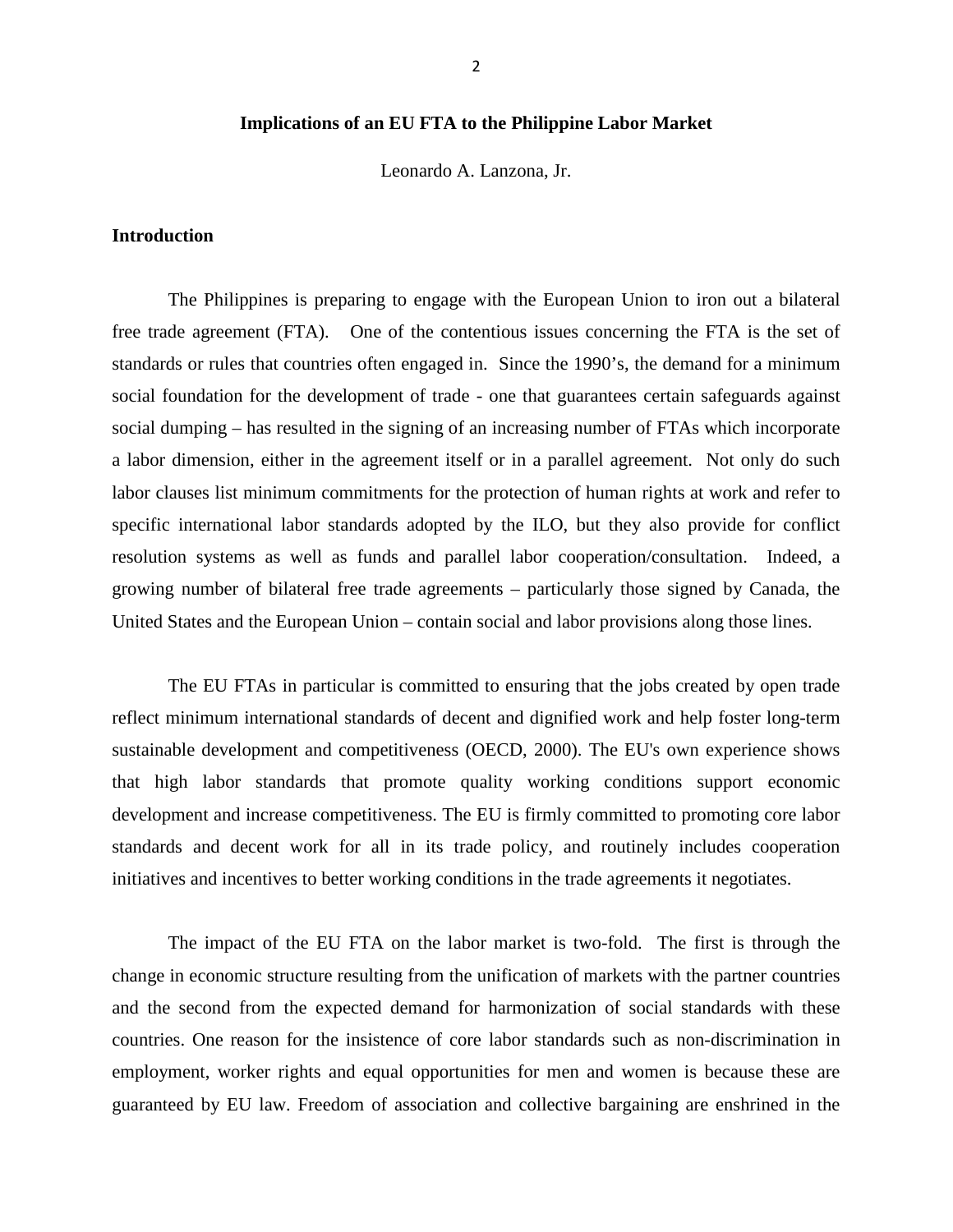European Charter of Fundamental Rights. Although the EU does not expect developing countries to match its own high labor standards, it does not tolerate labor practices in its trading partners that fall below international norms.

The effort to bring labor issues into an FTA is widely seen by developing countries as a means to undermine their comparative advantage of lower wage trading partners, and could undermine their ability to raise standards through economic development, particularly if it hampers their ability to trade. The proposed standards can be too high for them to meet at their level of development. These low standard nations argue that bringing labor standards into the arena of multilateral trade negotiations are little more than a smokescreen for protectionism.

If these provisions are already a part of Philippine Labor Code, then setting up labor standards in a free trade agreement will cause no distortions in the labor. However, additional demands on the part of the EU can cause the dislocation of existing labor market conditions and can lead to unemployment. While there are inherently no disagreements about the importance of labor standards to any country, the labor processes that will bring about these high standards, rather than outcomes themselves, have to be taken into account in order to make allowance for differences and changes over time in the level of economic development and related factors.

This paper has three main objectives: First, it examines labor provisions in the previous FTAs of the Philippines as these relate to the proposed EU-Philippine FTA. Second, it provides an empirical analysis of the effects of FTA provisions on employment, using previous FTAs in which the Philippines has engaged. Third, it offers points for negotiation for government in drafting the said agreement.

The basis for core labor standards is an all-encompassing claim of "universality" made for a particular set of "core" labor standards viz. "freedom of association, the right to organize and bargain collectively, freedom from forced labor, and a minimum age for the employment of children." While there is nothing wrong with the labor standards, the main issue is whether economic sanctions should be imposed on countries that are not able to satisfy such standards (Srinivasan, 1996). The fact that the proposal for a social clause is being pushed by major developed countries when labor-intensive imports from developing countries are penetrating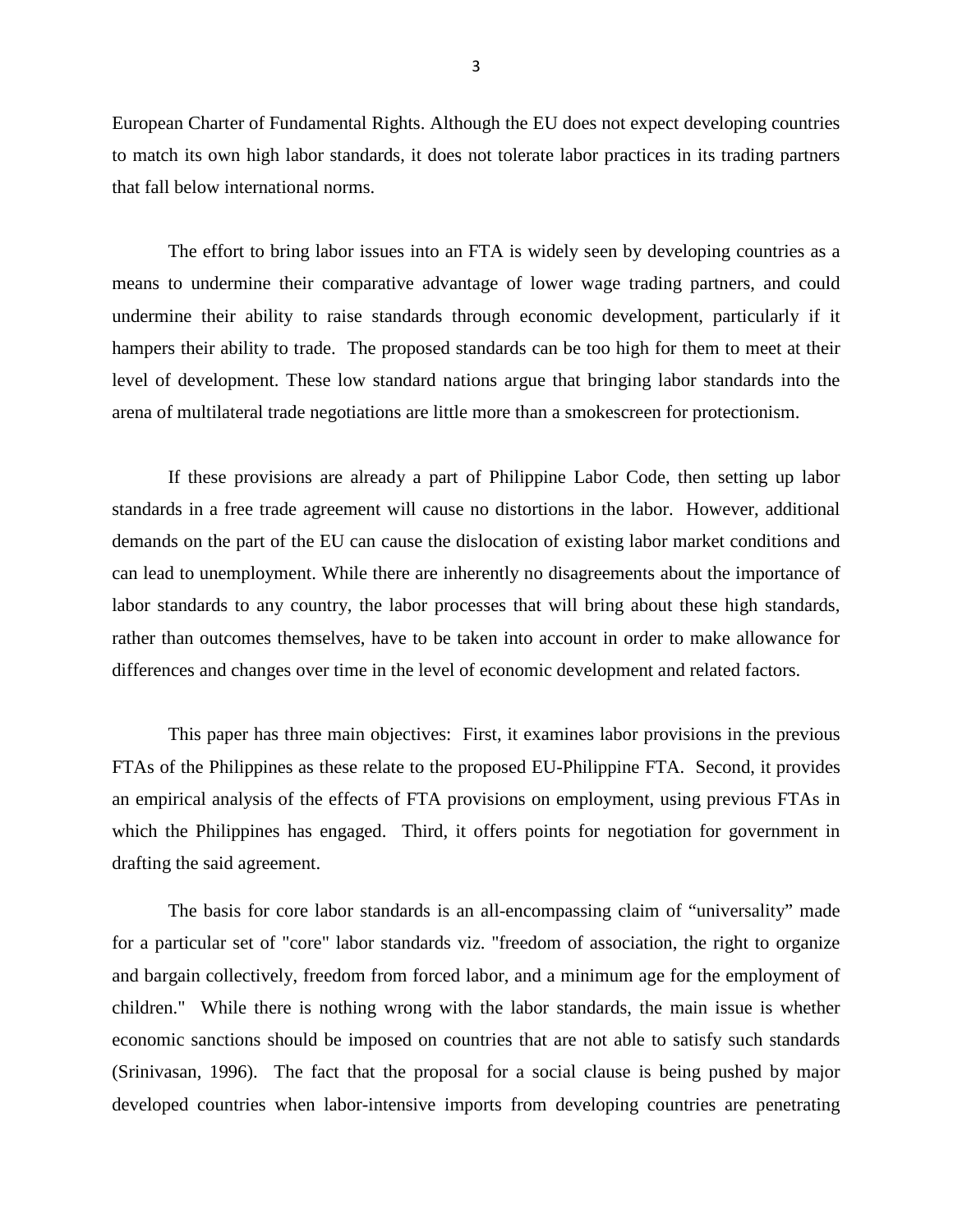their markets suggests that protectionist interests have captured the drive for labor standards. Because of this, the government needs to weigh carefully the weights and terms of labor standards agreements that are being forged.

The rest of the paper will consist of the following parts. The second section will consider further the labor provisions found in the Philippines' other engagements in FTAs, and the key features of previous EU FTAs in order to draw out conceptually their effects on the economy The second part will present the empirical model that will be used to verify the tests the employment impact of an EU FTA with the Philippines. The fourth part considers the data that will be used in the study and discusses the results of the empirical analysis conducted. The last section will provide policy directions and recommendations to the negotiators of the FTA.

The Philippines has engaged in two FTAs. These are the ASEAN Free Trade Agreement (AFTA) and the Philippine Japan Economic Partnership Agreement (PJEPA). The two FTAs have contrasting treatment of labor standards. PJEPA has explicit provisions for labor standards while AFTA does not. The findings in this study are used as a basis for comparison in analyzing the potential impact of including labor standards in FTAs on employment.

# **Labor Provisions in Philippine FTAs and Previous European Union FTAs**

In high-standards regions, the costs of production for some firms and industries are higher than in regions with lower standards, causing them to be less competitive. At the same time, the opening up of several markets to the Philippines is expected to bring about structural changes in the economy as well as a reallocation of labor employment. These differences become ever more important as traditional barriers to trade and investment between regions fall (notably transport and communication costs).

The study will consider how labor standards can interact with the overall structural changes that arise with the FTA. In essence, labor contracts will serve to favor other demographic groups while discriminating against others. Nonetheless, there is no reason to presume that overall national economic and social welfare will improve because of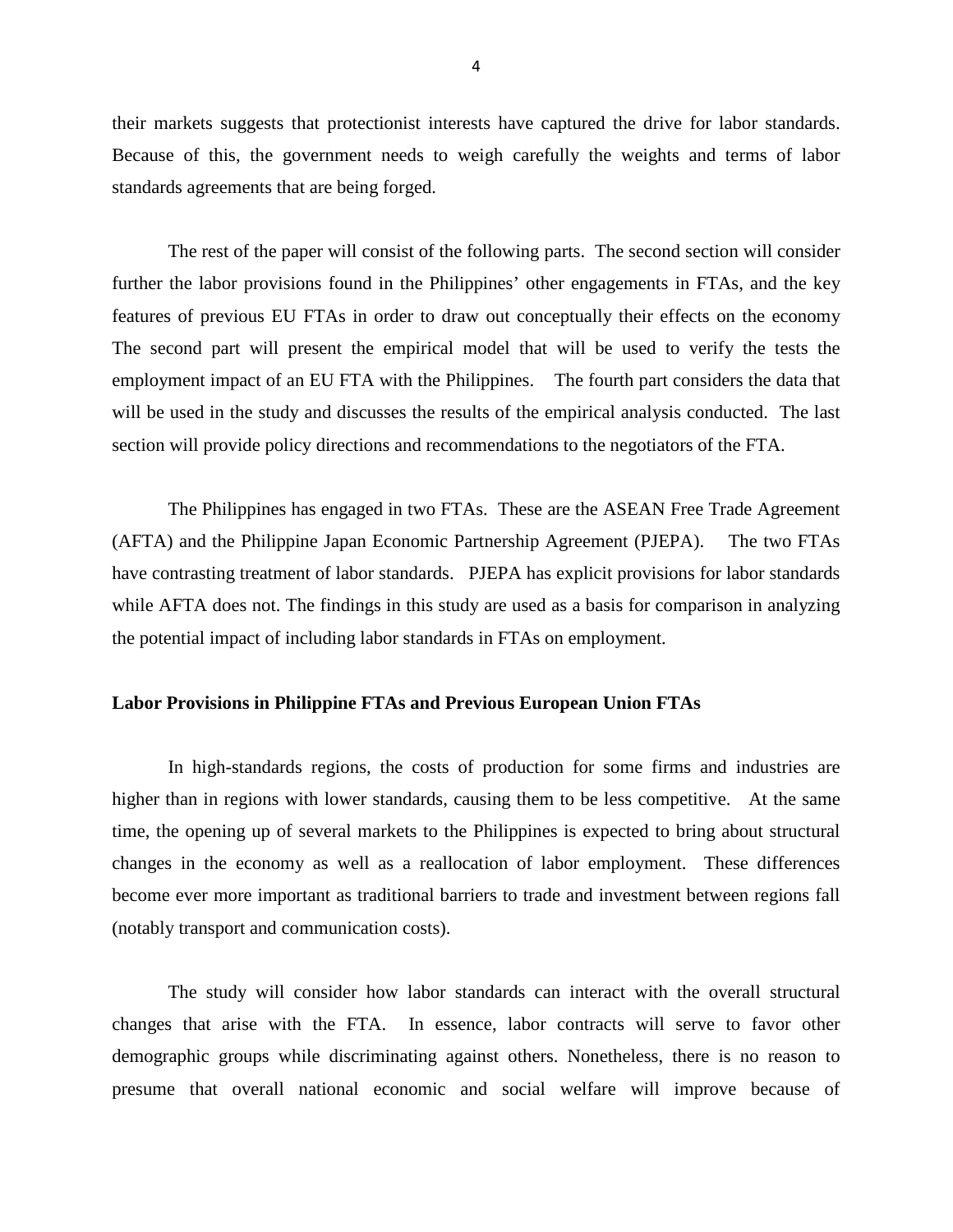harmonization of social policies: it all depends on how much distortion these standards create in the economy. The point is that if the standards of the country compares with the trading partners, then the results will not necessarily be adverse. Hence, there is a need to verify empirically the effects of these agreements.

In the process of agreeing to set up AFTA, there was very little discussion on labor markets (Sussangkarn, 1997). This is very different to the North American Free Trade Agreement (NAFTA), where a "Supplemental Agreement on Labor Cooperation" was essential for concluding NAFTA. This apparent hush over labor standards is the result of a general view that freer trade with no labor regulations will lead to greater intra-ASEAN trade and investment flows, strengthen ASEAN's economic competitiveness vis-a-vis the rest of the world, increase the attractiveness of ASEAN as a destination for large scale foreign investment, foster faster economic development for all member countries, and benefit the labor and the population at large. Most FTAs avoided setting common standards, but as in NAFTA, such agreements encourage the members to promote many areas of labor market policies and enforce laws and regulations pertaining to the following areas:

- 1. Freedom of association and protection of the right to organize;
- 2. The right to bargain collectively;
- 3. The right to strike;
- 4. Prohibition of forced labor;
- 5. Labor protections for children and young persons;
- 6. Minimum employment standards, such as minimum wage etc.;
- 7. Elimination of employment discrimination;
- 8. Equal pay for women and men;
- 9. Prevention of occupational injuries and illnesses;
- 10. Compensation in cases of occupational injuries and illnesses;
- 11. Protection of migrant workers.

Moreover, the socio-economic conditions in ASEAN are very different to those in NAFTA countries and the EU. First of all, the average per capita GDP in ASEAN-10 (assuming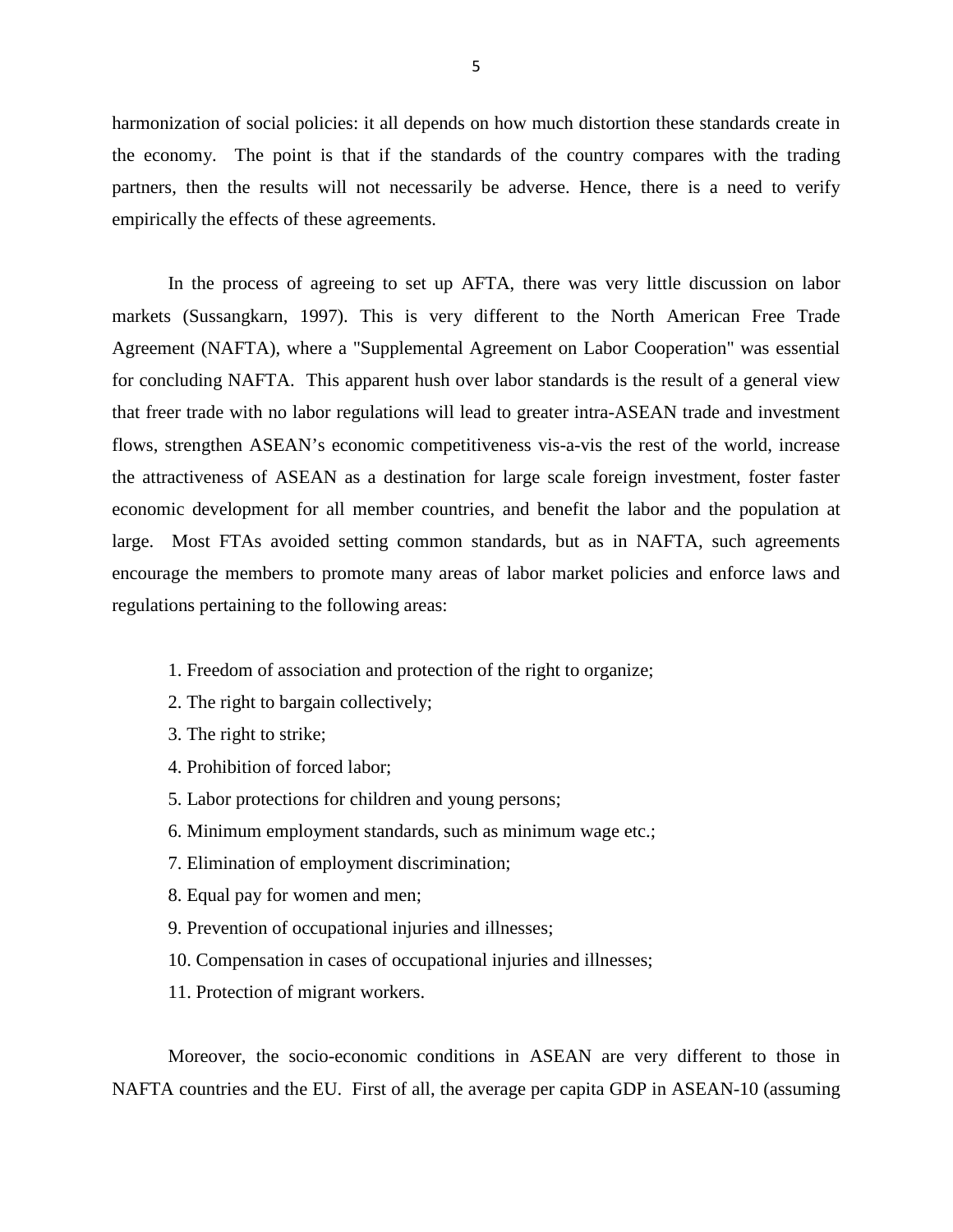that Cambodia is admitted in) was only about US\$ 1,121 in 1994. This compares to an average per capita GDP of US\$ 20,468 for the EU, and US\$ 20,181 for NAFTA member countries. Second, there is much more variation in per capita GDP among ASEAN-10 countries compared to that for EU and NAFTA. The coefficient of variation of per capita GDP for ASEAN was about 1.60 in 1994, compared to about 0.32 for EU and 0.55 for NAFTA. Even if Singapore and Brunei Darussalam, who are clearly outliers at the top end, are excluded, the coefficient of variation of per capita GDP for the other eight ASEAN countries was about 1.01.

## Meanwhile, the JPEPA provision on labor invokes the following:

Each Party shall strive to ensure that it does not waive or otherwise derogate from, or offer to waive or otherwise derogate from, such laws in a manner that weakens or reduces adherence to the internationally recognized labor rights that are directly related to the following internationally recognized labor rights:

- (a) The right of association;
- (b) The right to organize and bargain collectively;
- (c) A prohibition on the use of any form of forced or compulsory labor;
- (d) Labor protections for children and young people, including a minimum age for the employment of children and the prohibition and elimination of the worst forms of child labor; and
- (e) Acceptable conditions of work with respect to minimum wages, hours of work, and occupational safety and health

Despite the lower amount of core standards that are included, this article constitutes a major break from AFTA. It states that investors should comply with labor laws and regulations consistent with internationally recognized rights, such as the right of association, and the right to organize unions and bargain collectively. The case studies on the labor disputes experienced not only by Japanese enterprises in the Philippines in fact show certain gaps that need to be filled to implement Article 103 of the JPEPA, as an instrument to ensure decent work in trade and investment. As such, it has a potential to reduce employment or serve to implement greater social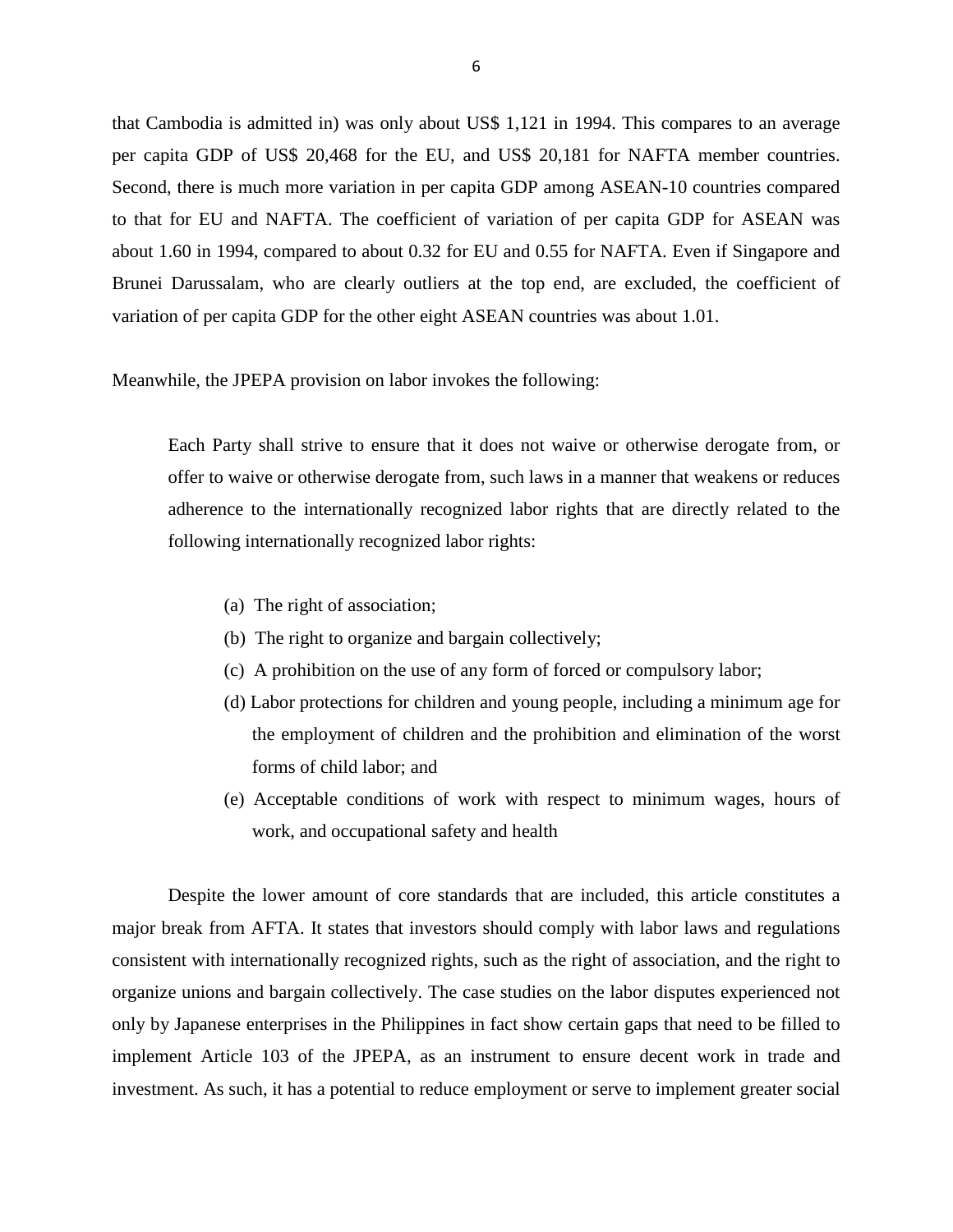harmony and equity in the workplace as court litigations can be resolved by this provision, especially when dealing with Japanese firms.

In any case, it can also be seen that these standards are not entirely restrictive since the country is already complying with these standards even before the PJEPA was implemented. The main issue then is the introduction of labor standards that go beyond those standards that the country already has.

The labor provisions in the EU FTAs in fact can constitute an even more drastic movement from the status quo. Unlike the PJEPA provisions, core labour standards such as nondiscrimination in employment and equal opportunities for men and women are guaranteed by EU law. Freedom of association and collective bargaining are enshrined in the European Charter of Fundamental Rights. For EU, labor market and social protection issues are very prominent since free movement within the EU is allowed so that the labor markets of the various member countries are closely integrated. With the signing of the Treaty of Amsterdam on June 17, 1997, the EU further ensured "to place employment and citizens' rights at the core of the Union; and to sweep away the last remaining obstacles to freedom of movement and to strengthen security." Certain moves were underway in the EU to explore modes of policy co-operation and coordination that will lead to a convergence of social protection objectives and policies. Although the EU does not expect developing countries to match its own high labour standards, it does not tolerate labour practices in its trading partners that fall below international norms.

It may be necessary to distinguish what are core labor standards from cash labor standards and arguable labor standards (Freeman, 1996). Table 1 shows the three different types of labor standards. The point here is that these cash labor standards are dependent on the levels of GDP per capita. In contrast, core standards are the non-negotiable measures that rule out the number of violations of human rights and democratic principles. It may be possible that EU will set conditions beyond these core standards.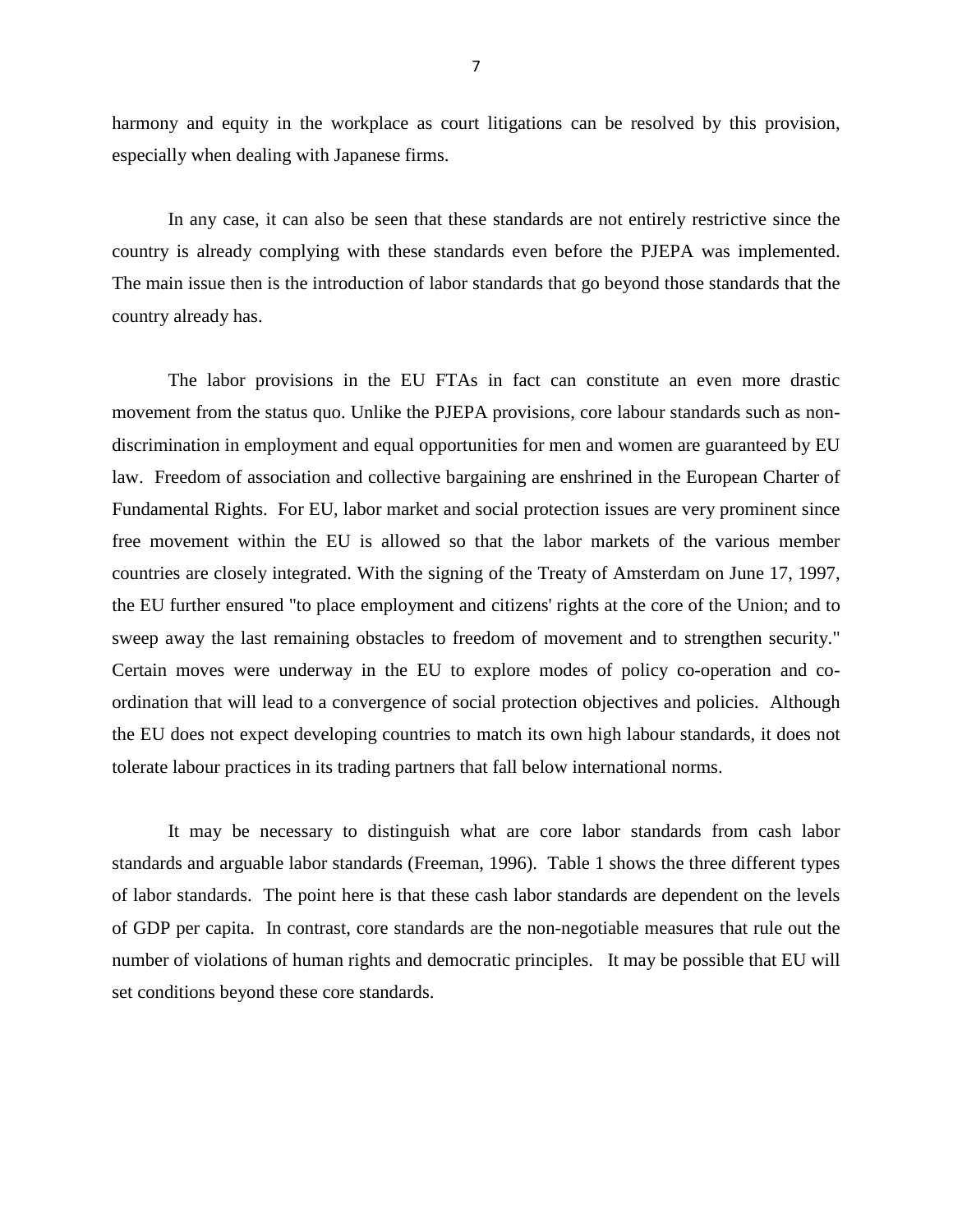| <b>Core Labor Standards</b> | Prohibition of Forced Labor (ILO Convention 29 and 105)              |  |  |  |  |  |  |  |
|-----------------------------|----------------------------------------------------------------------|--|--|--|--|--|--|--|
|                             | Prohibition of Discrimination (ILO Convention 100 and 111)           |  |  |  |  |  |  |  |
|                             | Freedom of Association (ILO Convention 87)                           |  |  |  |  |  |  |  |
|                             | Right to Collective Bargaining (ILO Convention 98 and 154)           |  |  |  |  |  |  |  |
| Arguable Labor Standards    | Minimum Age for Child Labor (ILO Convention 138)                     |  |  |  |  |  |  |  |
|                             | Prohibition of Exploitative Child Labor                              |  |  |  |  |  |  |  |
|                             | Minimum Occupational Health and Safety                               |  |  |  |  |  |  |  |
| <b>Cash Labor Standards</b> | Minimum Wage Fixing (ILO Convention 131)                             |  |  |  |  |  |  |  |
|                             | Minimum Day of Rest (ILO Convention 14                               |  |  |  |  |  |  |  |
|                             | Right to Occupational Health and Safety<br><b>Standards</b><br>(ILO) |  |  |  |  |  |  |  |
|                             | <b>Convention Special Issues</b> )                                   |  |  |  |  |  |  |  |
|                             | Social Security (ILO Convention 102)                                 |  |  |  |  |  |  |  |

Table 1. Types of Labor Standards

Source: Freeman (1996)

One can for instance consider the FTA between EU and Korea. In Chapter 13 trade and sustainable development firm commitments are included for both sides to labour and environmental standards. The agreement also sets up institutional structures to implement and monitor the commitments between the parties, including through civil society involvement. In particular, a shared commitment to ILO core labour standards and to the ILO decent work agenda is indicated by both countries, including a commitment to ratify and effectively implement all conventions identified as up to date by the ILO. This means that both countries are willing to commit beyond conventions relating to the core labour standards.

Moreover, a confirmation of the parties' right to regulate, while aiming at a high level of protection in the fields of environment and labour, can be seen as well as a commitment to refrain from waiving or derogating from such standards in a manner that affects trade or investment between the parties. This suggests the countries can unilaterally regulate and set up barriers if standards are not met.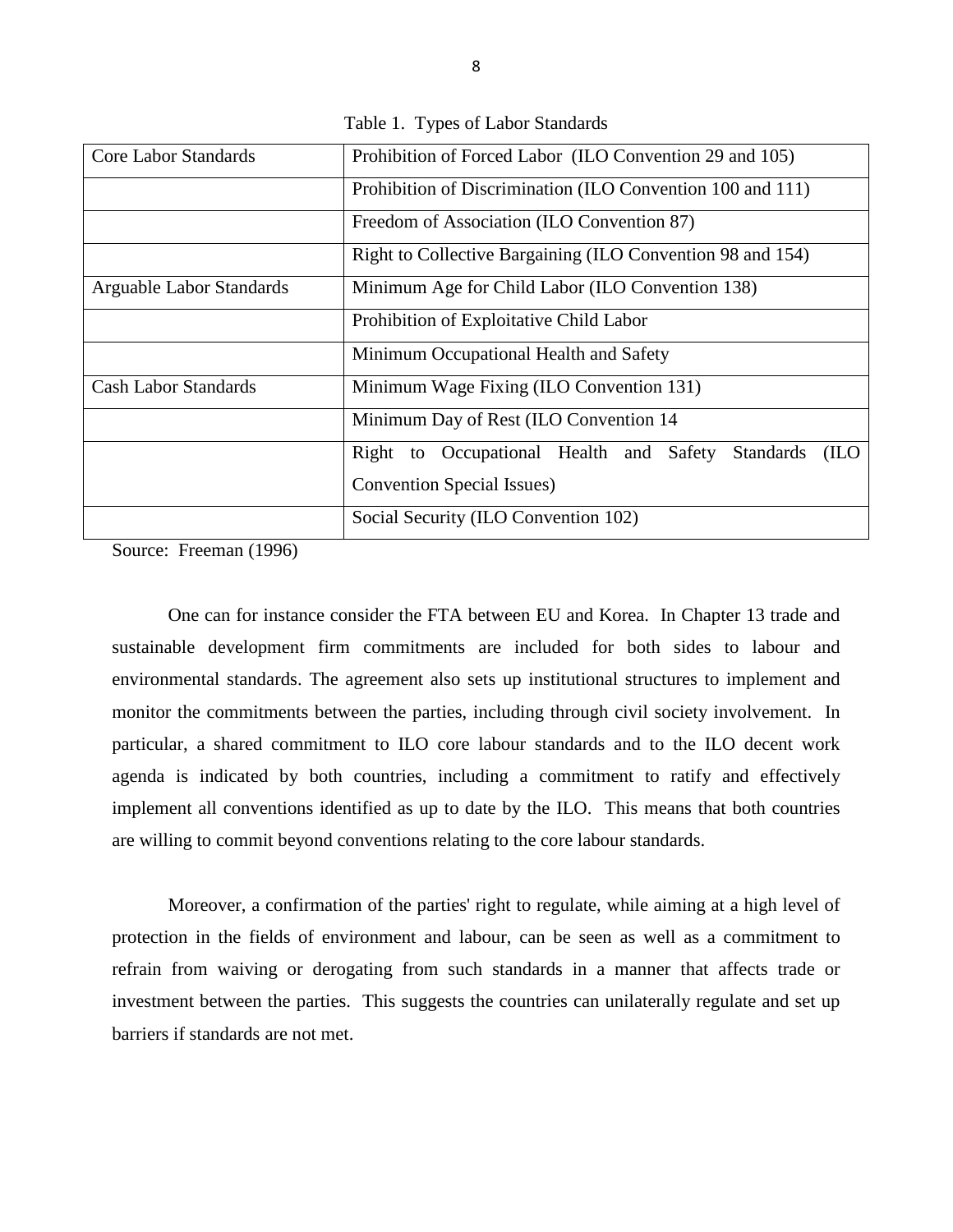Finally, strong monitoring mechanisms, building on public scrutiny through civil society involvement by both South Korea and the EU, are enshrined in the EU-Korea FTA. Each side will set up a civil society advisory group, including a balanced representation of environment, labour and business organizations. The two groups will meet annually in a civil society forum to discuss the implementation of the sustainable development aspects of the chapter.

#### **Conceptual and Empirical Framework**

Setting up an FTA can cause a dislocation in the economic structure as much perhaps as the imports from the partner countries that enter the domestic market. Such imports can replace goods that are produced in the country, and can lead to substantial unemployment. Nevertheless, the implications can also be beneficial for the country (Feenstra, 2003). First, the FTA can offer the country a change to restructure an inefficient industrial structure. Given imperfect competition, an increased supply of goods from the foreign markets allow for efficiency as consumers are offered a cheaper set of goods. Second, the FTA creates an avenue for maximizing the production possibilities available to each country as opposed to opening up the domestic markets to the rest of the world. Preferential rates to a select group of countries allow for a more profitable exchange of goods and services. The record has shown that members of trade agreements can secure agreements in FTAs for rules that confer advantages upon their trading partners and reduce trade irritants and restrictions that could not otherwise be secured from multilateral trade agreements. Third, FTAs are often forged across countries that are geographically close to one another, thereby minimizing transaction costs.

Traditional trade models often assume that the countries' technological capacities and/or relative endowments with production factors like capital, land, skilled and unskilled labor would determine the competitiveness of different sectors at the global level. As a consequence each country would have a set of identifiable exporting sectors and import-competing sectors. Exporting sectors would expand production and their demand for labor, while import- competing sectors would reduce production and possibly lay off workers. But traditional trade models were not concerned with the reshuffling process itself, i.e. the loss of jobs and the process involved in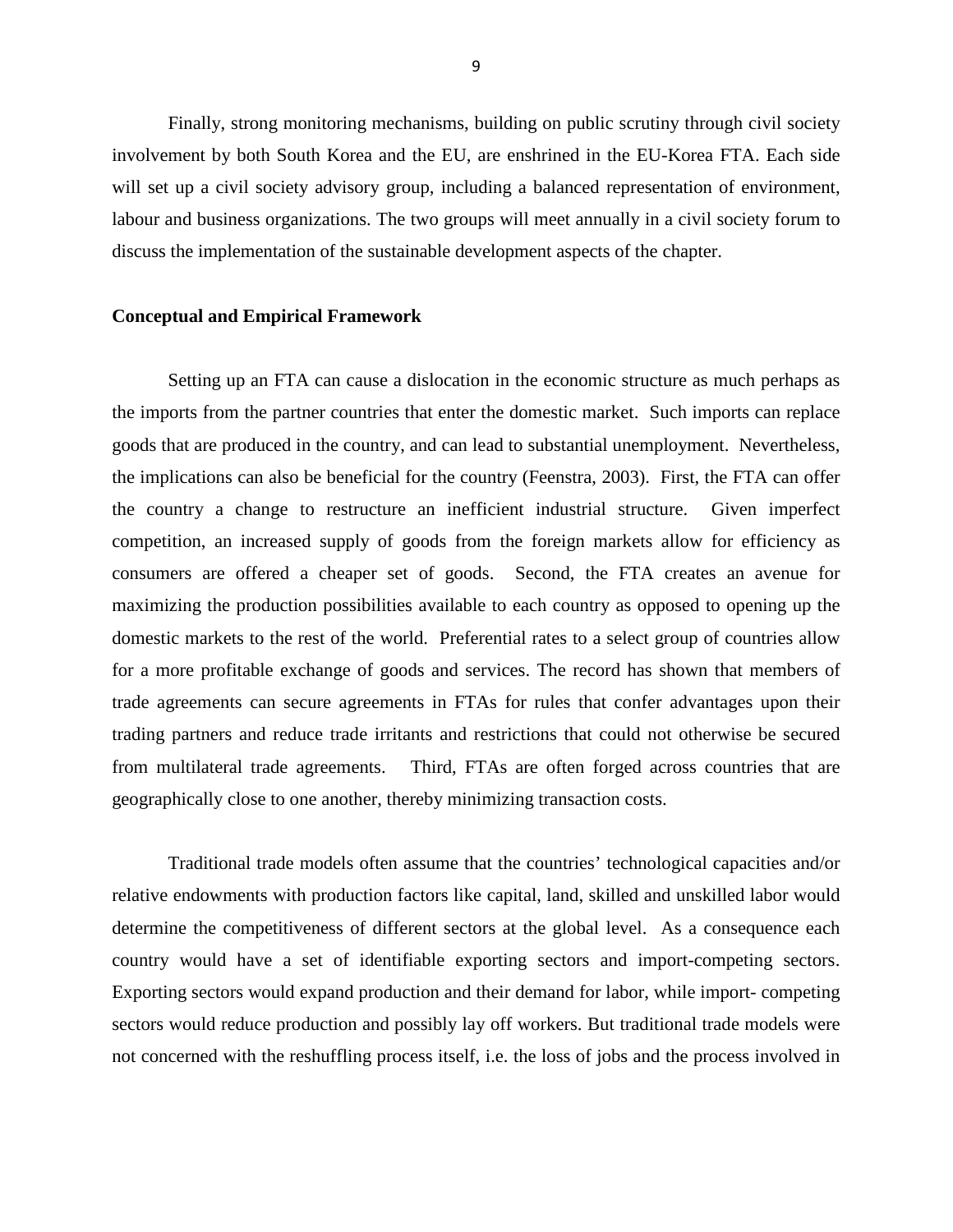finding a new one. It was assumed that all workers were employed before trade liberalization and that adjustment to the reform would take place instantaneously.

Given this assumption that laid-off workers would automatically move into new jobs, the issue of trade-related unemployment did not arise. However, this assumption of full employment does not imply that there are no other effects of trade liberalization on workers. Although it may not affect the quantity of jobs, trade liberalization can affect the quality of jobs. Since it was assumed that exporting and import-competing sectors employ different types of workers or employ them in different proportions, trade liberalization would in the long run affect the relative demand for different types of workers; and this change in relative demand would result in relative income changes. In other words, traditional trade models would not allow for the conclusion that trade affects the level of employment or unemployment. They would rather lead us to expect that some workers may be better or worse off in the long run because of changes in their wages. In particular, economists predicted that trade between industrialized and developing countries would lead to decreases in the (relative) wages of low-skilled workers in industrialized economies and increases in those wages in developing countries. On average, though, individuals would be better off as a result of the overall economic efficiency gains and higher employment triggered by trade liberalization

Similar assessments of costs and benefits can be said for the imposition of labor standards in the FTAs. Assuming that labor standards for the two partners are substantially different, then the rationale for trade may be changed. The issue is whether such diversity of standards alters the course for free trade. Srinivasan (1996) has investigated this issue theoretically. He concluded that the diversity of labor standards between nations will reflect differences in factor endowments and levels of income, and that such diversity is consistent with the case for free trade. He noted further that if minimum international labor standards are to be attained, it will be necessary to have arrangements for international income transfers and domestic tax/subsidies. This will be the case as well when consumers in countries with high standards have a moral preference to raise standards in their trading-partner countries with lower standards. Further, if there are market failures that prevent the attainment of minimum labor standards, income transfers and domestic tax/subsidies will be required to achieve optimal conditions for resource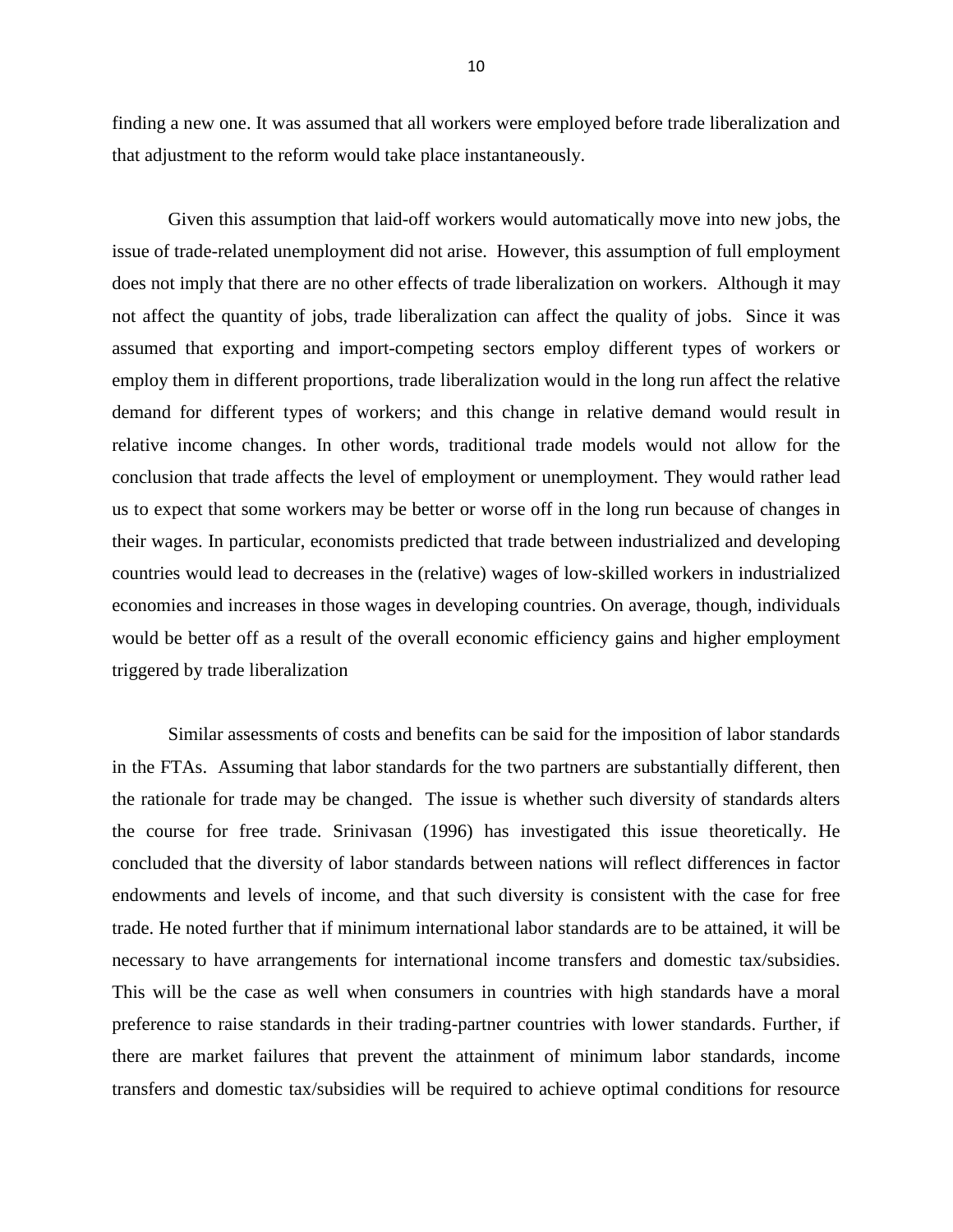allocation and consumer welfare. Finally, the use of trade intervention could hinder the attainment of higher labor standards, and it may accordingly be in the collective interests of countries to cooperate in setting labor standards.

Brown, Deardorff, and Stern (1996) have analyzed the effects of labor standards on economic welfare and do not concern themselves directly with issues of the diversity of standards and the case for free trade. They assumed that the absence or non-compliance of labor standard is a sign of market failure and concluded that economic welfare is best served when countries act on their own to correct their domestic (labor) market failures. But, since these market failures will likely differ between countries, there is no obvious case on welfare grounds for pursuing universal standards and the international harmonization of standards that this may imply. This conclusion is consistent with that of Srinivasan (1996), i.e., that diversity of working conditions between nations is the norm and is by no means in itself "unfair" so long as the extant labor standards are consistent with efficient resource use.

There is also an issue of whether labor standards are to be considered as *public* or *private*  goods. As long as the same standards are shared generally for all consumers, the standards are public goods. Public goods tied with labor standards include:

- Enhancement of Social Production
- Increased quality of work
- Decrease the share of informal sector in labor market
- Decent work
- Reduce poverty

The positive effects come with a price in the same way as other benefits from globalization. This means that a proper mixture of taxes and subsidies will be necessary in achieving the optimal provision of these public goods.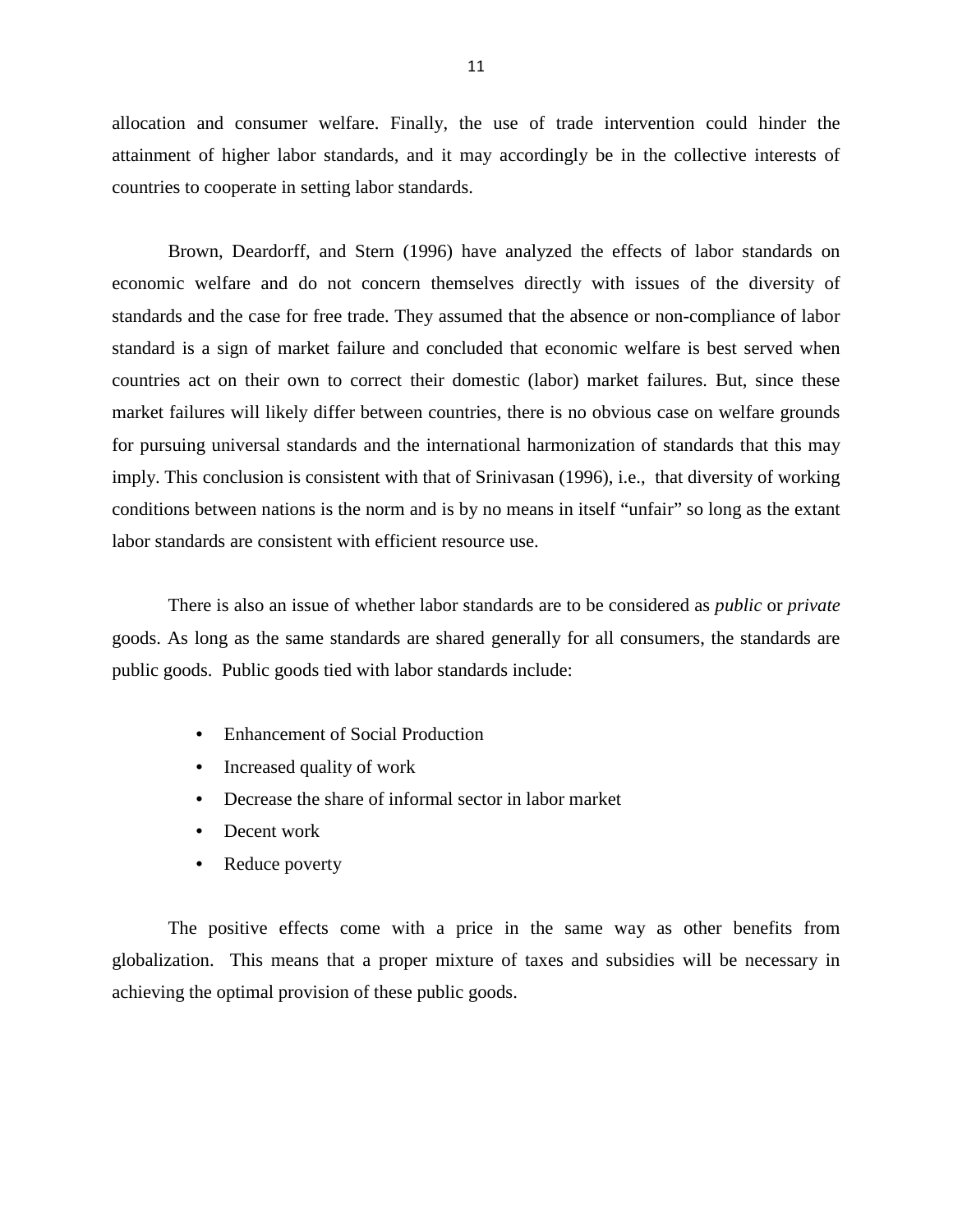One of the main problems in analyzing labor markets is the fact that there are many individual factors and government policies that can affect labor market performance over time. In other words, employment outcomes may also be associated with the distortions which are caused by other policies in the areas of labor market policy, production assets, population control, domestic subsidy-tax regimes, industrial policy, market structures and other trade policies. The key challenge then is how to isolate the effects of trade from the rest of the other factors. Using a panel data set extracted from the Labor Force Surveys from 2003 to 2010, the impact of the FTA on employment will then be measured using the econometric data analysis. The strategy is to use data with a time or cohort dimension to control for unobserved-but-fixed omitted variables.

The study will then look at the employment from the workers' perspective, emphasizing differential effects that the policy may have on different groups of workers. Using a model designed to determine the effects of minimum wages; the model can reflect the effect of policy on a broad measure of unemployment and consider its differential effects on demographic subpopulations. Montenegro and Pages (2000) used a model similar to Maloney and Mendez (2000) in order to determine how labor market policies can affect demographic groups differently. Using panel data and conditioning for regional effects, the model is as follows:

$$
y_{\text{im}t} = \sum_{m} \delta_m x_{\text{im}t} + \sum_{t} \theta_t t + \sum_{R} \delta_R R + \sum_{s} \gamma_s Z_t + \sum_{s} \sum_{m} \rho_{\text{im}t} \left( x_{\text{im}t} \cdot Z_t \right) + \varepsilon_{\text{im}t}
$$

where *yimt* is the observable employment status of individual *i* who belongs to subpopulation *m*, indicating whether at time *t* he or she will be employed or not. This variable takes a value of one if the individual is employed and zero if it is not. The *ximt* is a vector of variables that reflects the personal characteristics of individual *i* at time *t* such as age, gender, skill level, number of children, and number of children interacted with gender, *t* is variable for year fixed effect, *R* is for the regional fixed effects, and  $Z_t$  is a vector of *s* variables that may vary with *t*. Among the variables in  $Z_t$  is an index for labor market policies, including a dummy variable for the years when the FTA was implemented. Hence, the years after the FTA will be given a value of one and zero before the FTA. The direct effect of the FTA on employment will be reflected in the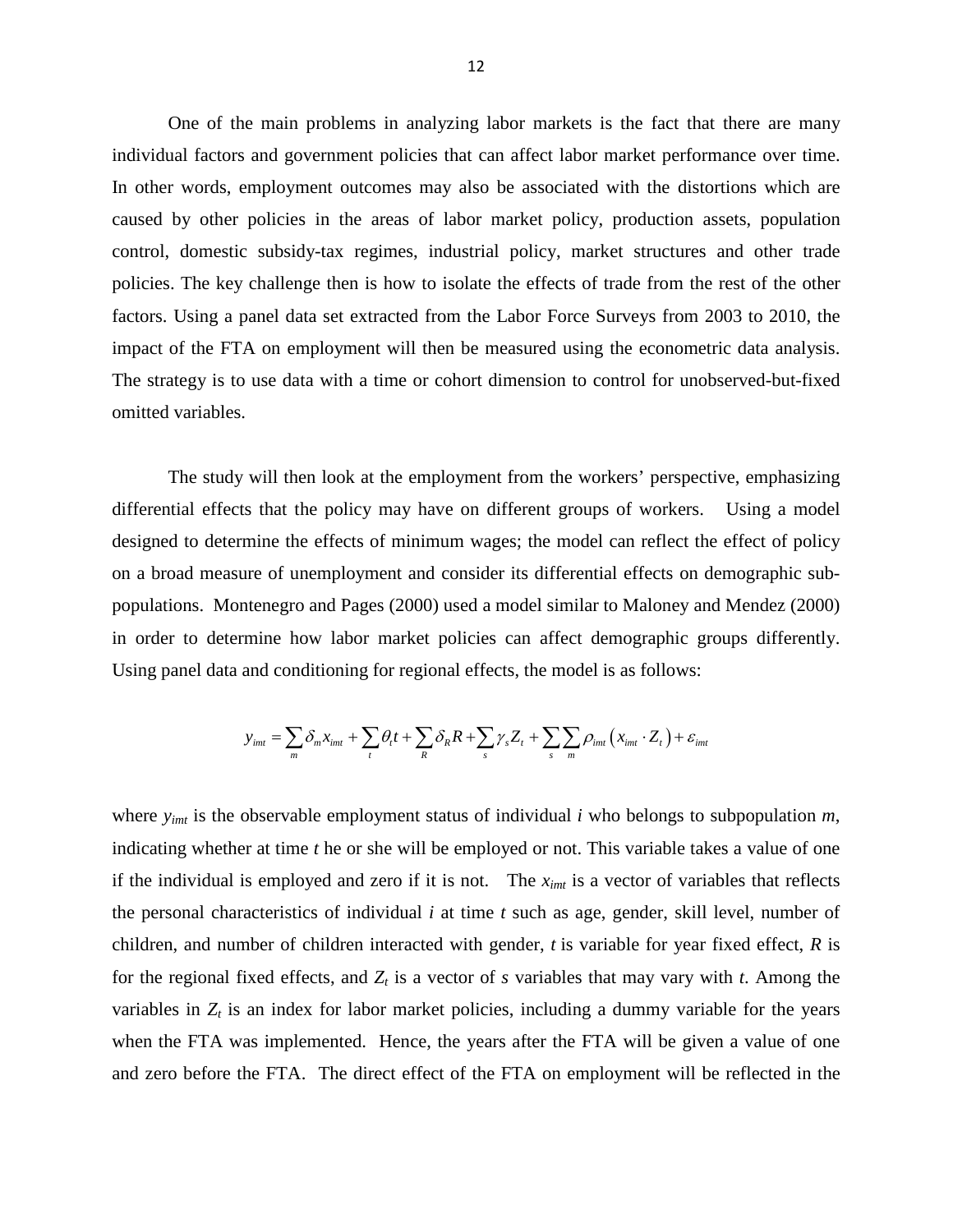coefficient,  $\gamma$ , while the interactive term,  $x_{int} * Z_t$ , then will account for the impact of the FTA on particular demographic sub-groups.

Hence, the effect of the FTA on employment status will be based on the following:

$$
\frac{\partial y_{imt}}{\partial Z_t} = \gamma_s + \rho_{imt} \cdot x_{imt}
$$

The basic hypothesis is that apart from the direct effect of the FTA on employment (measured by the coefficient,  $\mathbb{F}_t$ ), a specific effect on the demographic sub-groups can be significantly observed assuming a set of binding core labor standards. While there are may be other intervening factors that can affect  $\rho_{imt}$ , such as technological changes and other distortions introduced by the FTA, it is presumed that the other factors in the model are able to control for these factors. In particular, the time variable *t* refers to dummy variables for each time period and is intended to capture changes that occur over each time period. Regional effects on the other hand are controlled also by the dummy variables *R* that account for the events occurring in different regions. These variables are expected to control for policy variables both at the national and regional level.

Because the dependent variable,  $y_{imt}$ , is a qualitative variable, indicating whether the person is employed or not, a panel logit model will be applied. This is a probabilistic model which measures the likelihood that the person will be employed. In estimating the effects of the FTA, two econometric models are used. The first is the fixed effects which controls for the individual's unobserved characteristics. While this corrects for possible omitted variable bias arising from these unobserved heterogeneity, the results cannot be generalized since these estimates are conditioned on the characteristics of workers who are part of the sample. In order to determine if the estimates can be generalized to a larger Philippine population, the second model is used. This refers to the random effects model which assumes that the unobserved household characteristics are part of the error term. In which case, there is no need to control for unobserved characteristics which is presumed to be independent of the other independent variables.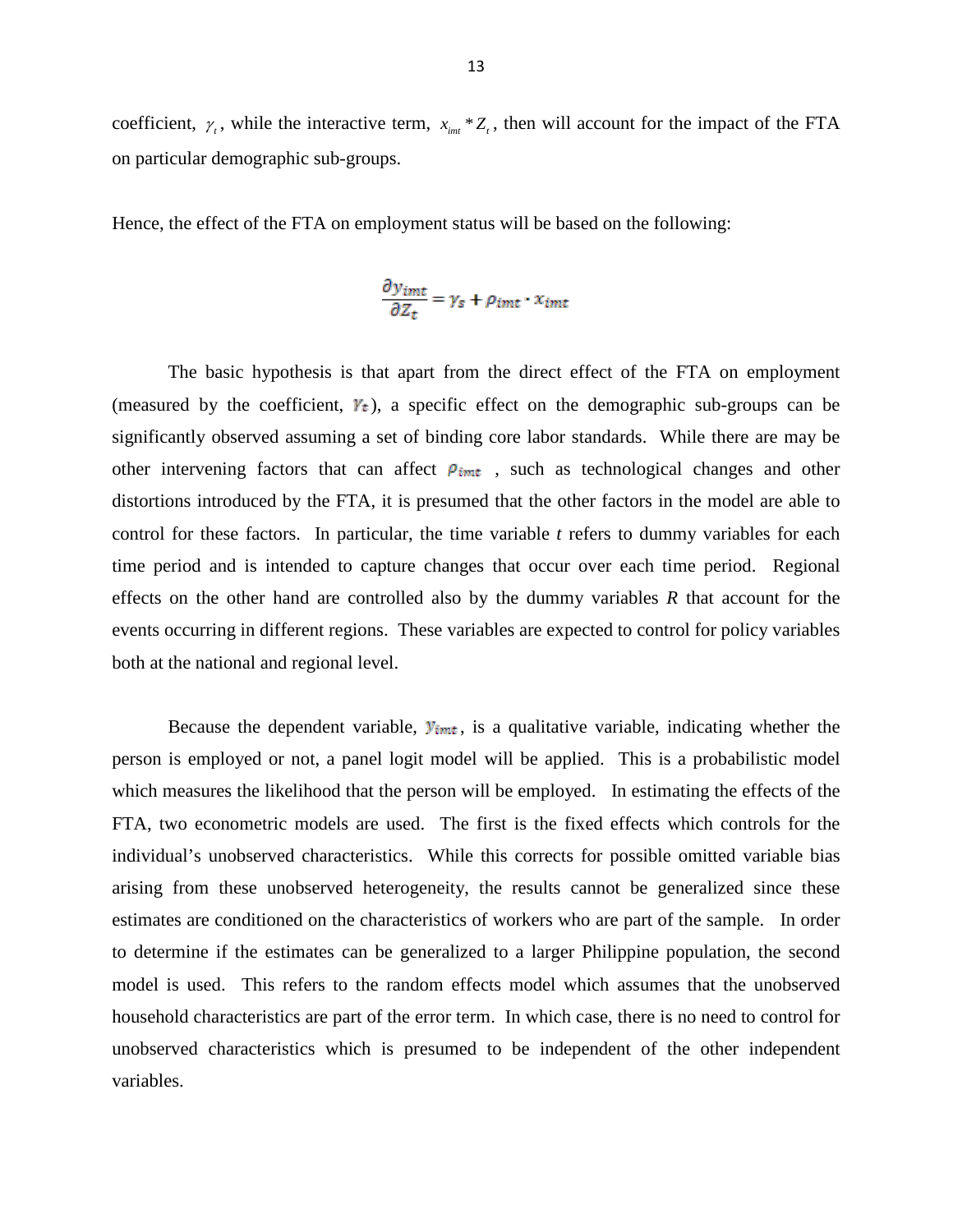If the random effects prove to be correct about its assumptions, then the differences of the fixed effects and the random effects should not be statistically significant. On the other hand, if these models result in significantly different coefficients, then the fixed effects model is chosen over the random effects model. This means that the results cannot be generalized beyond the available data. Since only the fixed effects model is acceptable, and the results of the fixed effects are controlling only for the fixed (unobserved) characteristics of those individuals found in the sample, the population characteristics cannot be inferred from the results, hence indicating the sample is not random.

#### **Data and Empirical Results**

The study will use panel data extracted from the Labor Force Survey which runs from 2003 to 2010. This allows us to control for individual worker heterogeneity (unobserved characteristics that are invariant in time) and also determine if regional factors are important in affecting the results Panel data contains observations on multiple phenomena observed over multiple time periods for the same individuals. This kind of data offers an opportunity to conduct analysis of dynamic changes.

One of the challenges of this study is to choose the instrument intended to capture the FTAs. Given the available data, two instruments are used for the Philippine FTAs. For the AFTA, since the agreement was implemented 2003, it would no longer be feasible to use a dummy variable to control for the conditions before the AFTA. In order to identify the effects of AFTA, the total value of all ASEAN exports will be used as an instrument. This defines the potential effect of the AFTA on the Philippine economy. With the opening up of the domestic market to other ASEAN countries as well as the opening of other ASEAN markets to our product, the AFTA can potential be an opportunity or a threat to our economy. Fundamentally, since the Philippine exports are part of the total exports, the exact effect or sign of this FTA proxy variable cannot be determined a priori.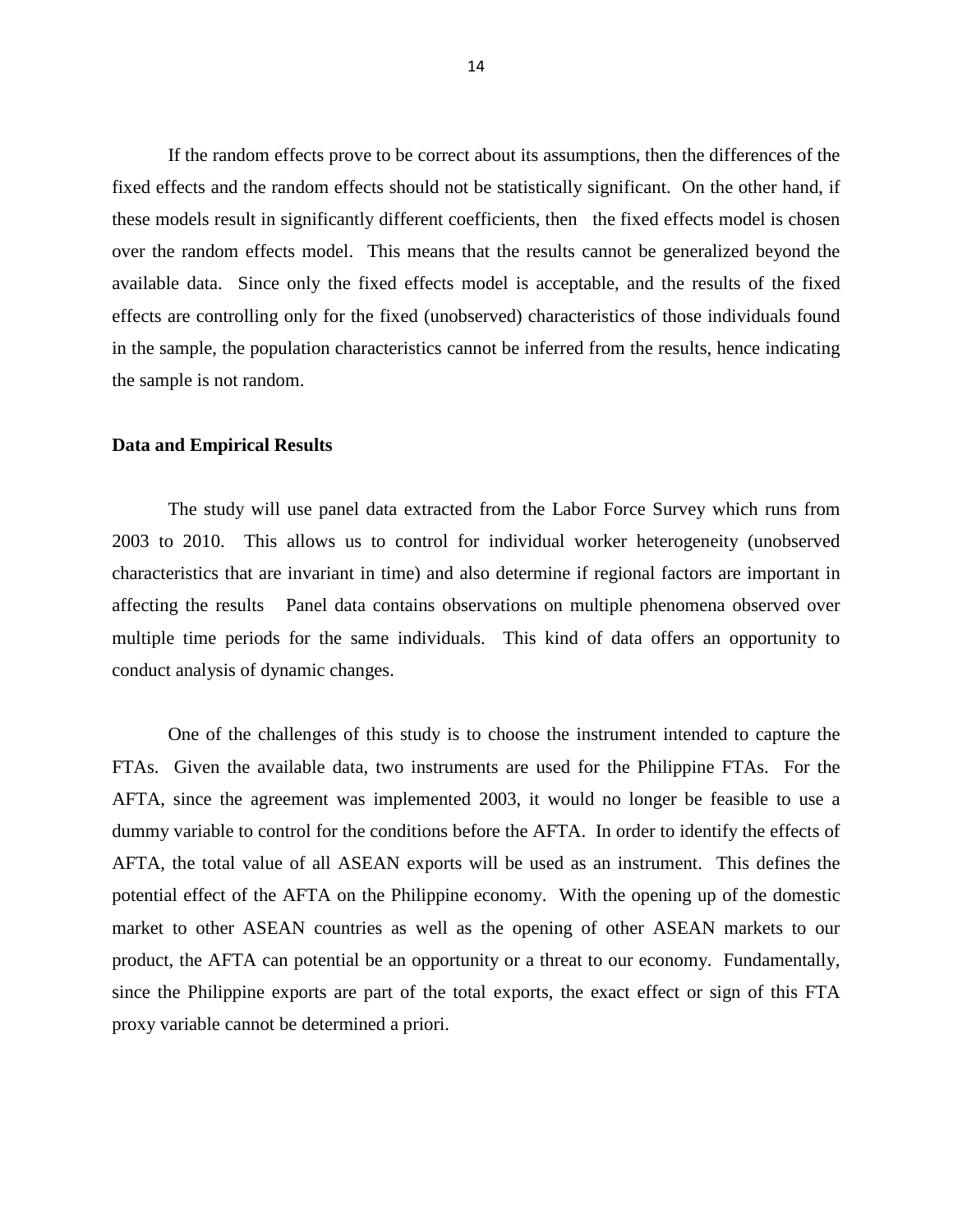For the PJEPA, since the agreement started in 2009, a dummy variable for the years, 2009 and 2010 can be used as an instrument for the agreement. Fundamentally, given the model discussed in the previous section, we can determine the employment status of the workers before and after PJEPA. In addition, the same instrument used to instrument AFTA above will also be adopted here. This is the total exports of Japan to the ASEAN region which are now the potential imports of the Philippines as a result of the economic partnership. Hence, we consider the effects of Japan's exports before and after the PJEPA was implemented. Combined with the JPEPA dummy variable, these variables capture both the goods and service aspects of the JPEPA effects on the economy.

Figure 1 features the exports of Japan to ASEAN and the total ASEAN Exports. Except for the decline in 2009 due to the tsunami disaster in Japan, both are seen to increase. What is crucial here is that both of these offer opportunities as well as pose as threats to the employment. If these exports are complementary to the Philippine products, then employment is seen to improve. However, if these serve to substitute for Philippine employment, then decrease in the demand for labor may occur. The simultaneous increases in the both factors also offer a sense of relief after 2009, a period of the financial crisis.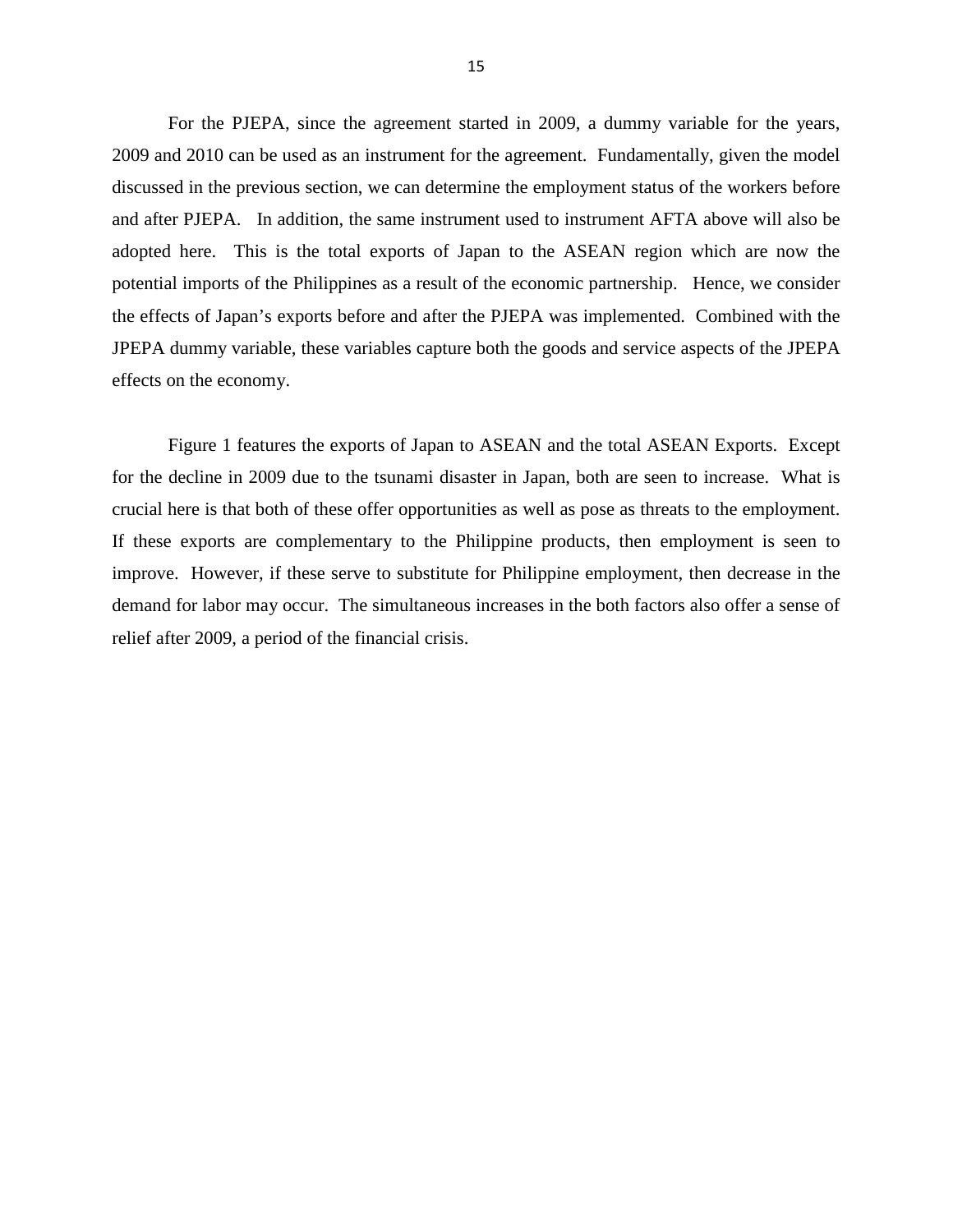

Source: UNCTAD and World Bank

Table 2 features the means of the time varying variables that are used in the model, and hence the same variables that will be reflected in the fixed effects model. Several points are important. First, the observations are distributed across quarters and years. These are intended to generate greater observations for the same individuals. Second, employment status which takes a value of 1 if worker has a job is consistently on the high level on the average. On the whole, most of the persons who are part of the sample are also apparently those who have no difficulty in finding work. On this aggregate level, it seems very hard to determine the effects of the FTAs. Some may be able to lose their jobs in some periods while others are able to find work in certain periods. In any case, since the recent months are periods of financial crisis, it would seem that the commitments with these other countries helped in stabilizing the employment picture. Third, the ASEAN exports (in current millions US\$) can be noted to increase over time, except in 2009 due perhaps to the tsunami in Japan, and the US and global financial crisis. . Sixth, the proportion of college graduates have increased slightly over time, as some of the individuals may have progressed to post-graduate studies (MA, PHD, Law, etc.) studies over time and as college is now seen to be essential in getting a job. Nevertheless, the variation in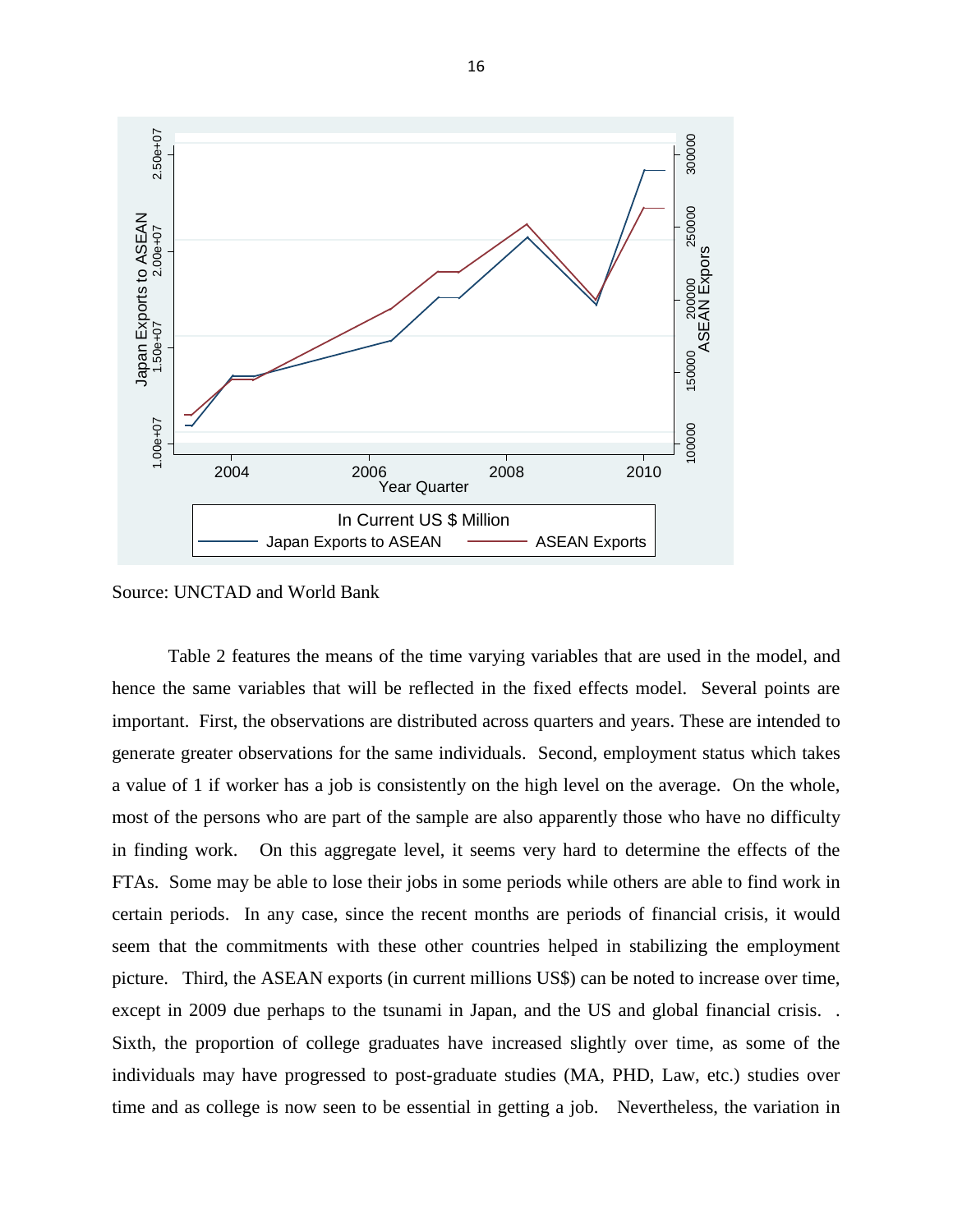schooling is quite limited and of course the proportions are correlated to one another, making it difficult to determine the effects of each level on employment. Finally, the variation in age seems to be more prominent. Over time, the proportion of young worker—those who are 20 to 35 years of age-- has fallen over, while the share of younger working individuals has increased. The key demographic variable in this sample seems to be the age of the individuals as education shows very limited variation.

|            | Jul-  |          | Jan-  | Jul-  | Jul-  | Jan-  | Jul-  | Jul-  |        |          | Jul-  |
|------------|-------|----------|-------|-------|-------|-------|-------|-------|--------|----------|-------|
|            | 03    | $Oct-03$ | 04    | 04    | 06    | 07    | 07    | 08    | Jul-09 | $Jan-10$ | 10    |
| Proportion |       |          |       |       |       |       |       |       |        |          |       |
| employed   | 0.70  | 0.73     | 0.72  | 0.72  | 0.71  | 0.73  | 0.71  | 0.72  | 0.71   | 0.71     | 0.71  |
| Real       |       |          |       |       |       |       |       |       |        |          |       |
| minimum    |       |          |       |       |       |       |       |       |        |          |       |
| wage       | 53.59 | 53.59    | 52.04 | 52.06 | 52.35 | 49.20 | 49.21 | 51.26 | 49.65  | 49.36    | 49.32 |
| Proportion |       |          |       |       |       |       |       |       |        |          |       |
| of college |       |          |       |       |       |       |       |       |        |          |       |
| graduates  | 0.09  | 0.09     | 0.09  | 0.10  | 0.10  | 0.10  | 0.10  | 0.11  | 0.11   | 0.10     | 0.11  |
| Age of     |       |          |       |       |       |       |       |       |        |          |       |
| workers    | 39.09 | 39.16    | 39.27 | 39.60 | 40.31 | 40.40 | 40.52 | 40.72 | 40.86  | 40.88    | 41.07 |
| Proportion |       |          |       |       |       |       |       |       |        |          |       |
| of young   |       |          |       |       |       |       |       |       |        |          |       |
| workers    | 0.30  | 0.30     | 0.30  | 0.29  | 0.25  | 0.24  | 0.23  | 0.22  | 0.21   | 0.20     | 0.20  |

Table 2. Means of Time Varying Variables

Source: Panel Data from the Labor Force Survey, NSO

Table 3 features the key results of the empirical tests. The following points for both the fixed and random effects models are important. First, PJEPA has positive significant effect on employment. Nevertheless, because of its nature as a dummy variable, it is hard to interpret this as the effect arising from the JPEPA or from some other variable that is correlated with the implementation of JPEPA. Second, Japanese exports constitute a negative impact. The impact of Japanese exports is understandable since these constitute the imports to the Philippines. In the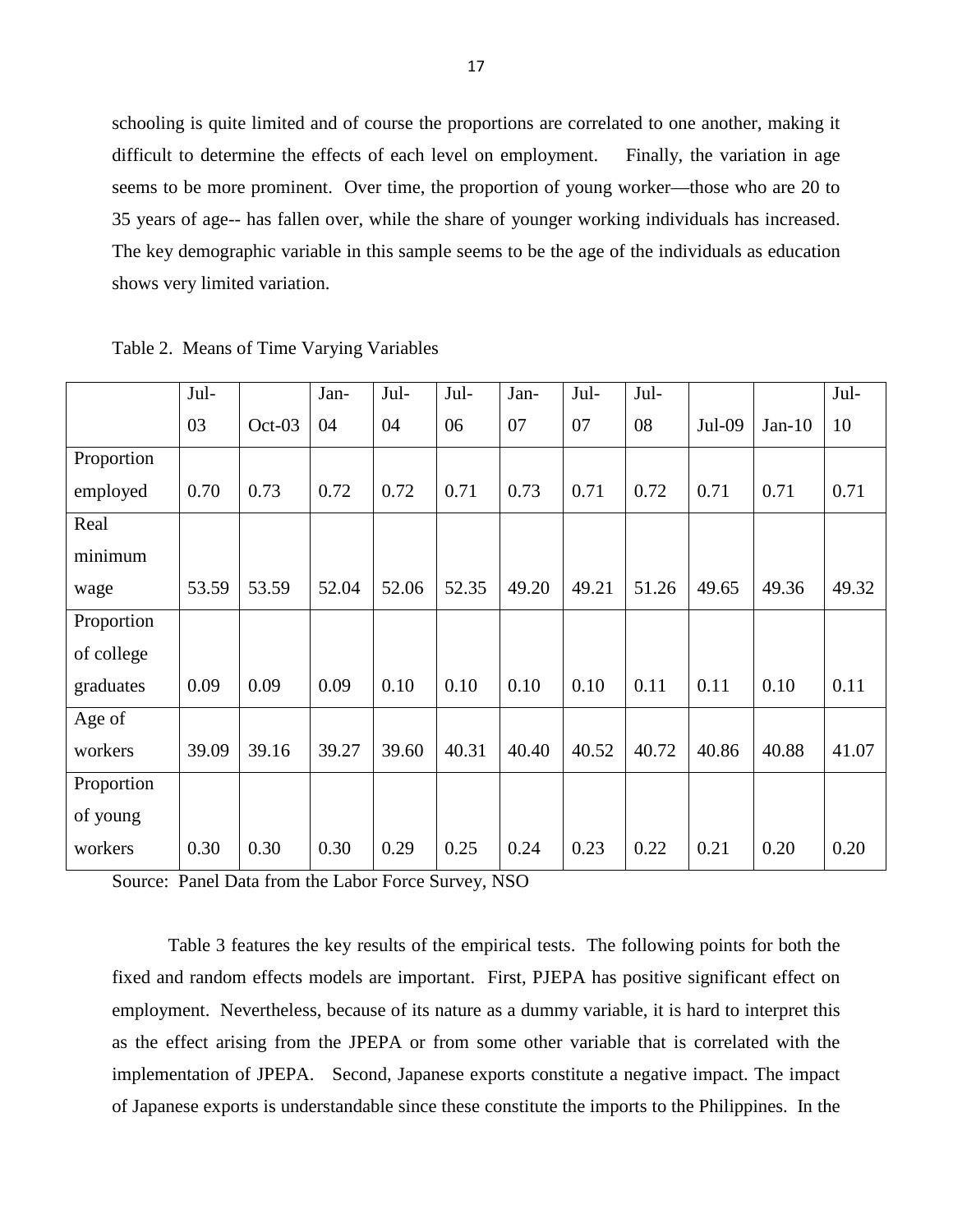process, these goods and inputs could have displaced labor in production. In any case, the overall effect of PJEPA, which includes the impact of exports and investments on employment are still positive when combined the results of the JPEPA variable. In effect, the negative effects of increased openness resulting from globalization seem to be mitigated by the FTAs. Third, AFTA has positive significant and substantial effects on employment. Increasing openness to ASEAN Exports had resulted in greater probability for employment. To some extent, the exports of the Philippines which are included in this variable are complementary to the additional imports from the ASEAN region, hence resulting in a significant increase in employment. Third, core labor standards, as defined in JPEPA, seem to have significant effects on employment. Results indicate the PJEPA has a negative effect on college educated workers but a positive effect on the young workers. This seems to suggest that PJEPA puts a premium on the production workers mainly in the formal manufacturing sector where such workers are valued highly. Conceptually, the labor standards could have played a role in making such arrangements more profitable and thus not contrary to the country's interests. In summary, what then constitutes a threat are the economic adjustments that may result from the FTA as certain industries may be affected adversely by the FTA. This can be seen in the effect of Japanese exports to the ASEAN. Nevertheless, this is to be expected from any form of globalization. It is important then the FTA be designed to mitigate such negative effects, including the expected challenges arising from a financial crisis. Moreover, it should be formulated in a way that will support the country's weakest sector, i.e., manufacturing.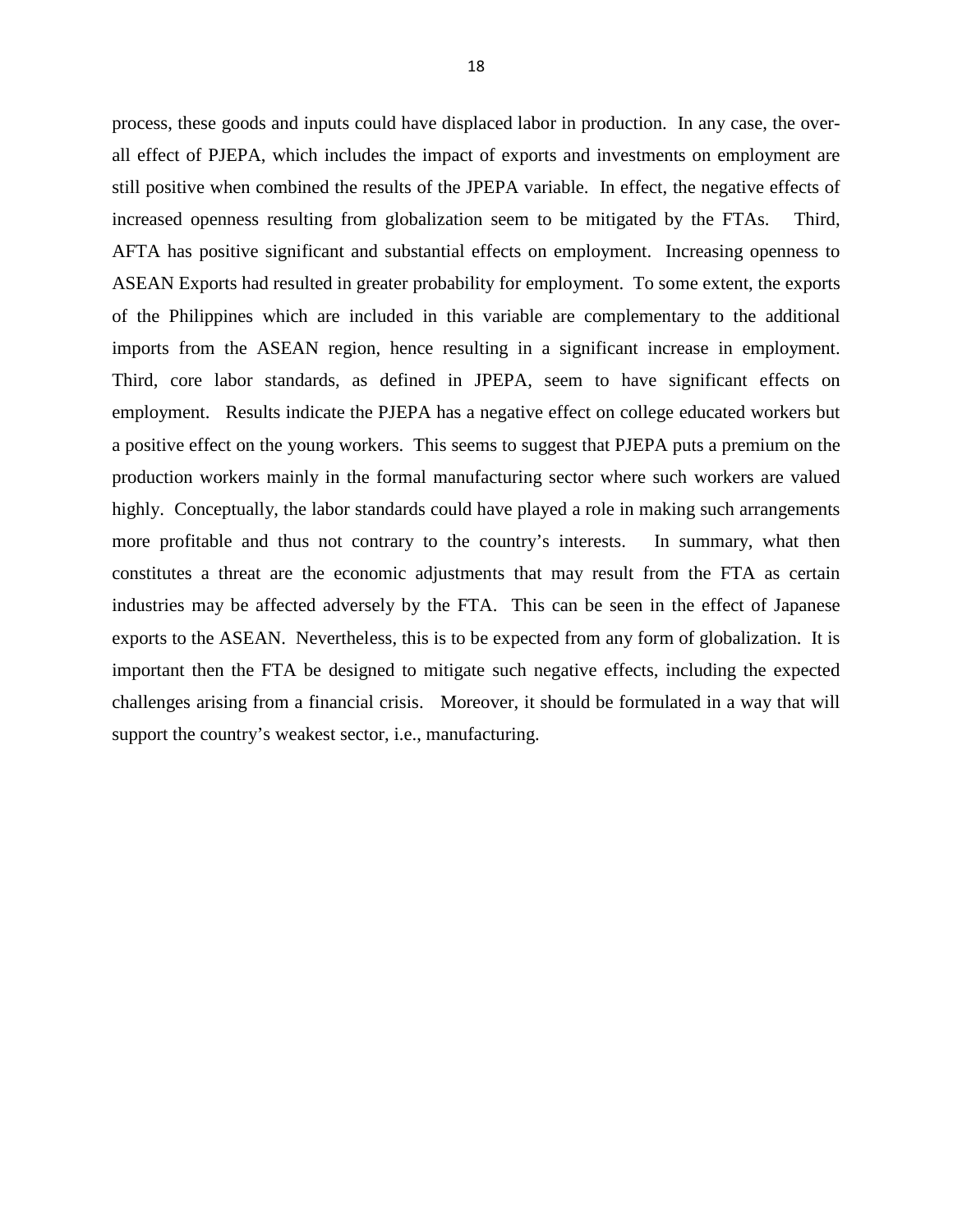| Employed                           | Fixed Effects | <b>Random Effects</b> |
|------------------------------------|---------------|-----------------------|
|                                    |               |                       |
| <b>PJEPA</b>                       | $1.017**$     | $0.913**$             |
|                                    | (3.69)        | (3.32)                |
| Japan exports to ASEAN (in M US\$) | $-0.458**$    | $-0.447**$            |
|                                    | (3.32)        | (3.25)                |
| <b>ASEAN Exports (in M US\$)</b>   | 50.40**       | 48.90**               |
|                                    | (3.41)        | (3.32)                |
| Real Minimum Wage                  | $-0.015**$    | $-0.019**$            |
|                                    | (2.63)        | (4.45)                |
| College                            | $-2.124$      | $-2.320$              |
|                                    | (1.06)        | (1.15)                |
| Age                                | $0.415**$     | $0.501**$             |
|                                    | (20.94)       | (37.19)               |
| Age Squared                        | $-0.005**$    | $-0.005**$            |
|                                    | (19.99)       | (32.43)               |
| Young Work Age                     | $0.295**$     | $0.472**$             |
|                                    | (2.03)        | (3.48)                |
| ASEAN*College                      | 2.030         | 2.111                 |
|                                    | (1.58)        | (1.63)                |
| PJEPA*College                      | $-0.323*$     | $-0.290$              |
|                                    | (1.72)        | (1.53)                |
| ASEAN* Young Work Age              | $-3.74e-07$   | $-8.61e-07$           |
|                                    | (0.49)        | (1.19)                |
| PJPEPA*Young Work Age              | $0.178**$     | $0.187**$             |
|                                    | (2.07)        | (2.19)                |
| $\mathbf N$                        | 31850         | 63520                 |
| Likelihood ration test             | 1195.810      | $2.10E + 04$          |
| Hausman Test                       |               | 138.62                |
| $\cdot$ $\sim$                     |               |                       |

Table 3. Key Results of the Empirical Tests

Notes: \*\*,\* indicate significance at 5 and 10 percent levels.

The results of Hausman test also indicate that there is a significant difference between the fixed effects and random effects estimates. This suggests that results generated will only be applicable to the sample individuals included in the dataset. In any case, the difference seems to relate only to the values of the coefficients, and not on the sign of these coefficients. This indicates that the direction of the change can in general be generalized for the whole population. Hence, both AFTA and JPEPA have positive effects on the probability of employment on the whole economy.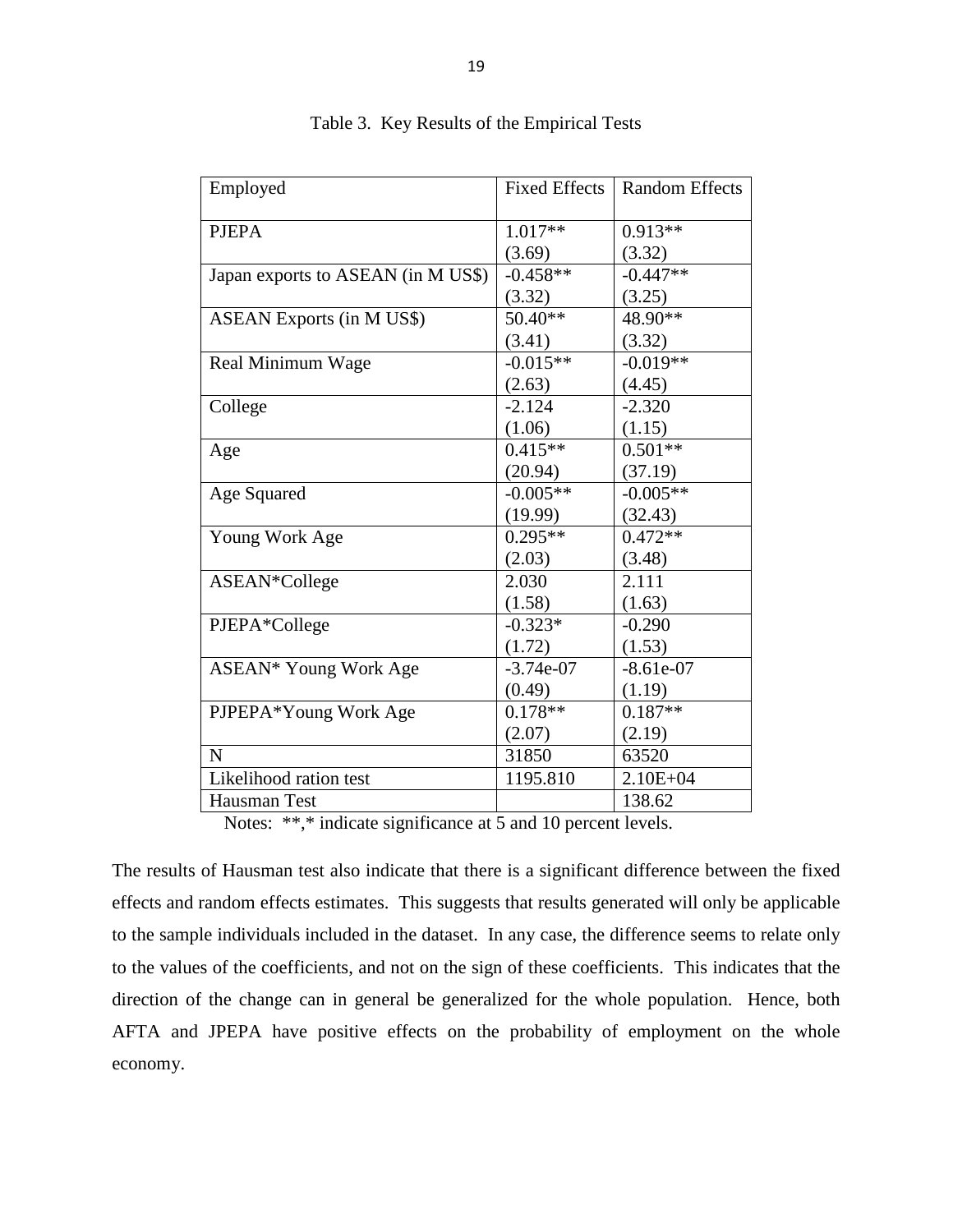# **Summary and Points for Negotiation**

The results of the empirical test constitute one of the first evaluations of the FTAs of the Philippines. Indeed, while there may be some trade diversion resulting from an FTA, positive results had been seen at least from the point of view of employment. FTAs are appropriate in any economy that is characterized by substantial imperfect competition. If a gap exists between price and marginal costs, distortions in output and excess capacity are possible outcomes. Increased trade and investments induces firms to exploit increasing returns to scale, resulting in increased output, greater employment and higher welfare of households. This seems to be the case for the AFTA.

Yet, in the case of PJEPA, the potential increase in imports from Japan poses as a threat to the employment. The trade agreement can cause a movement in the production of certain goods, leading to the closure of firms. Nevertheless, the FTA can induce an increased amount of investments and exports to the partner country, resulting in more employment. Moreover, the core labor standards seem to favor workers in the manufacturing which is the least productive sector of the country. In effect, the imposition of core labor standards would still increase the overall welfare in the country.

Nevertheless, an insistence on labor standards can create constraints for more involvement in trade arrangements. This is true if the standards that are being imposed go beyond those that the country is already complying. This then calls for greater sensitivity in the Labor Market Cooperation and Integration. For the negotiating bodies to take into account social and economic conditions obtaining in developing countries in the determination of their compliance with these standards The negotiators can work within the same core labor standards in which the Philippines is already complying. The main challenge is the likelihood that the labor provisions may go beyond these core standards.

While there is no issue about the benefits of core labor standards, the main area of contention is the process by which these standards are going to be met. To illustrate further, Aggarwal (1995) has proposed that a distinction be drawn between standards related to *labor*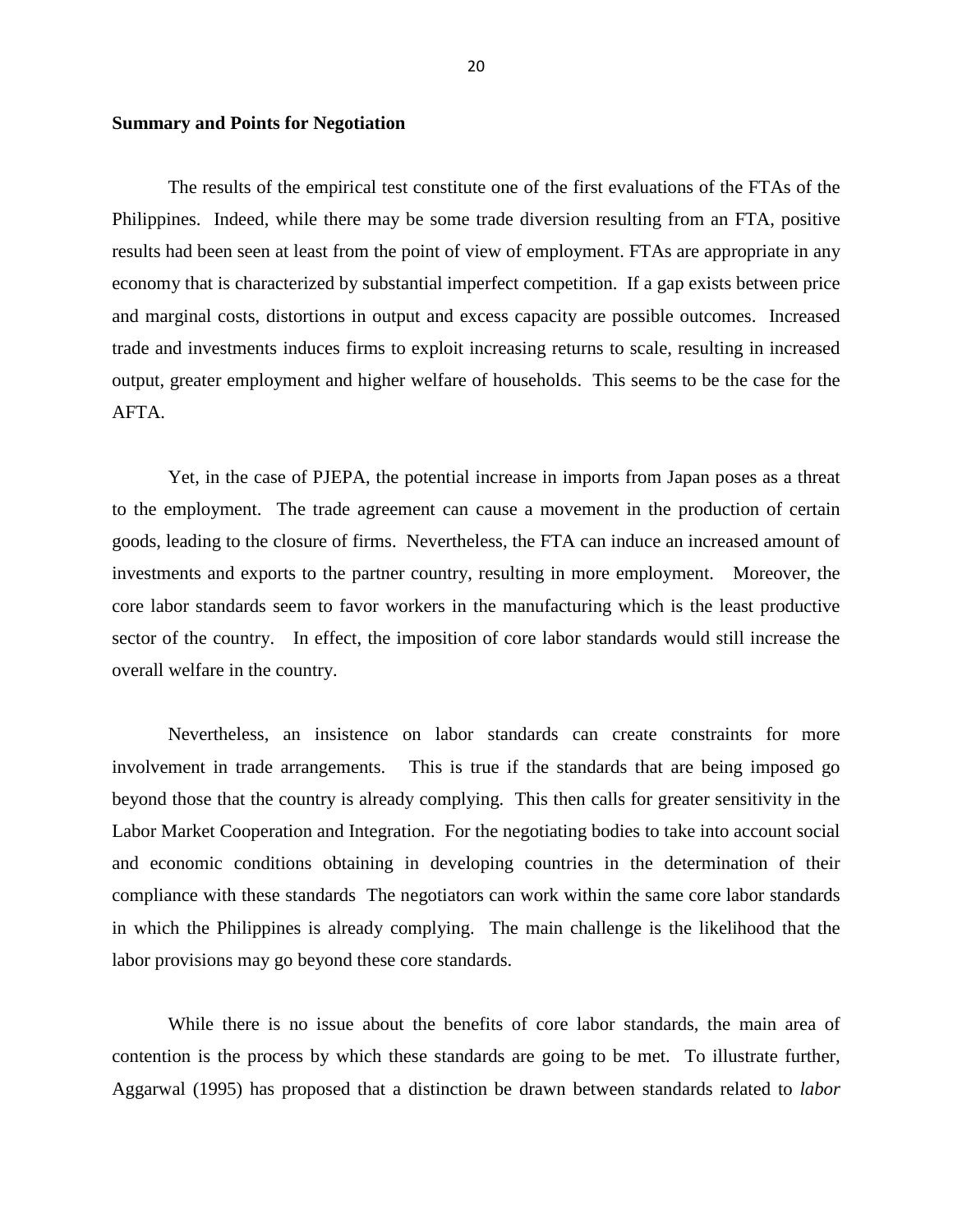*processes and structures* and standards related to *labor outcomes*. This distinction would apply some definition of what constitutes a "minimum" standard to the determination of basic worker rights in terms of labor processes. Presumably, the point of taking labor processes, rather than outcomes, into account is to make allowance for differences and changes over time in the level of economic development and related factors. What remains ambiguous, however, as Aggarwal acknowledges, is the difficulty of deciding whether the identification and guarantee of labor processes lead to the improvement of labor outcomes.

There is a need to implement tax and subsidy measures to increase human capital and enhance manpower training in the country. In particular, the labor standards (along with factor and commodity prices) are also a reflection of the real income distribution. Those complying with the standards are the most likely to benefit financially from these standards. Hence, changing the income distribution through policy is equivalent to a change the equilibrium labor standards (Srinivasan, 1996). There is nothing peculiar to labor standards in this and, as seen in the international context earlier, non-distortionary lump-sum income (or wealth) redistribution policy is the first best to move the income distribution (and consequently the equilibrium labor standards in the right direction). If the first-best policy is infeasible, then other policies (such as, for example, commodity or factor taxes or subsidies) could in principle be used to achieve a better income distribution and labor standards albeit at the cost of a dead weight loss.

In general, which taxes and what levels are to be used in achieving the desired change in labor standards while minimizing the dead-weight loss associated with them will vary across economies. If the question of labor standards could hinder the completion of the FTA, it may accordingly be in the collective interests of countries to cooperate in setting labor standards (Stern, 2003). With sufficient encouragement and increased financial support, the ILO can also provide a multilateral forum that would serve to strengthen its role and authority in pursuing improved labor standards internationally. The effort of Europe and some other industrialized countries have tried to link trade and labor standards in the WTO have been unsuccessful. The challenge then is to reinforce the institutional role for which the ILO has been designed.